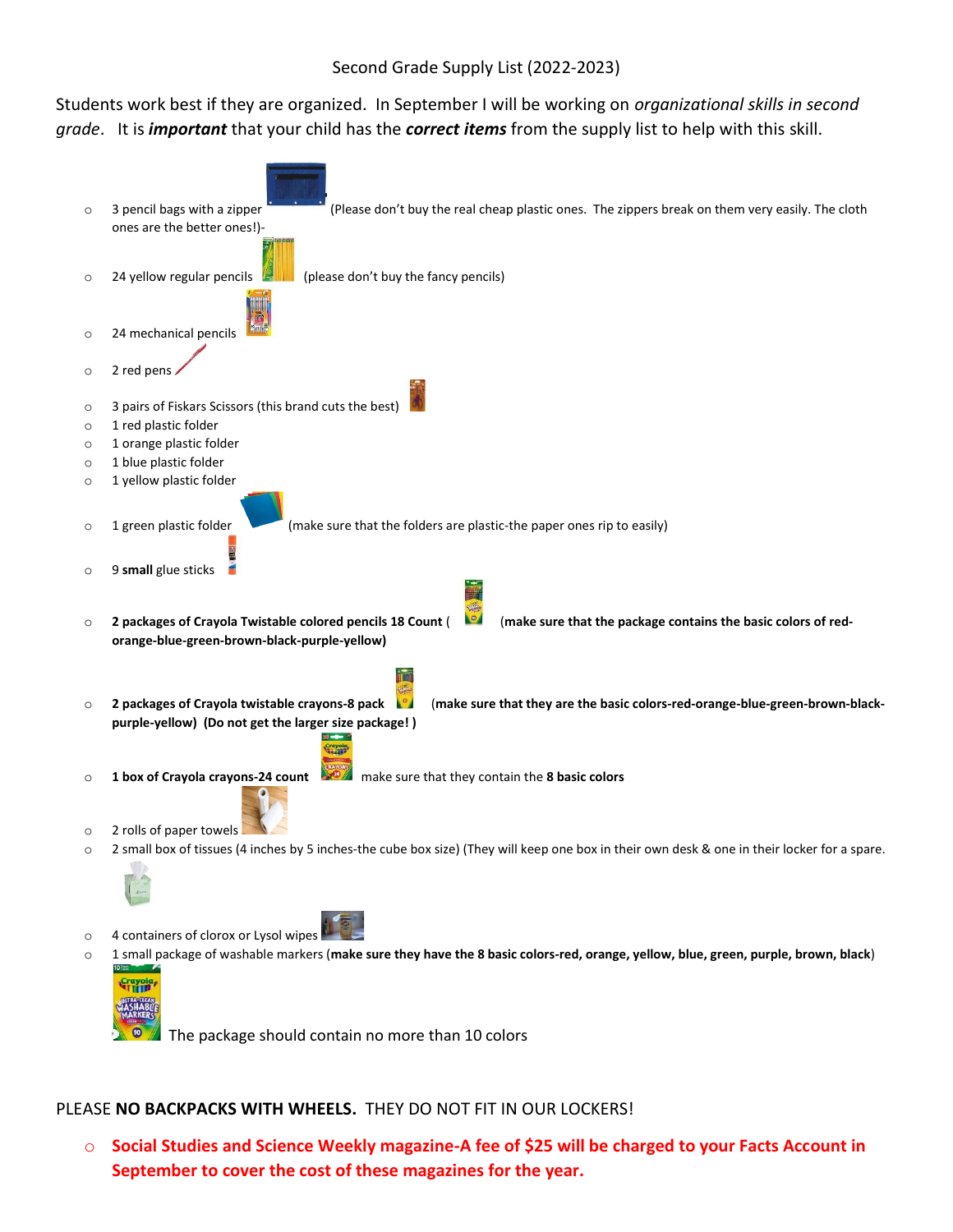On the first day of school, your child should bring their box of tissues, 5 colored folders, Clorox or Lysol wipes, and their rolls of paper towels along with their **3 pencil cases already organized.**

**It would be a great help if you organized your child's pencil cases at home for me. Here are the directions on how the pencil cases should be organized. Please take the items out of their packaging before placing them into the correct bags! Please follow the diagrams on what goes into each bag!**

**Bag 1**-please write your **child's name and "work bag"** with **permanent marker** on the **front** of the bag. (see diagram below)

Inside this bag please place the following items:

- 8 yellow pencils (please sharpen them at home)
- 12 mechanical pencils
- 1 package of the Crayola twistable crayons ( 8 pack of crayons)-please keep these in the plastic package that they came in
- 1 pair of the Fiskars scissors
- 2 red pens
- 2 glue sticks
- 1 package of the Crayola colored pencils

## **Pencil Case #1 Work Bag**